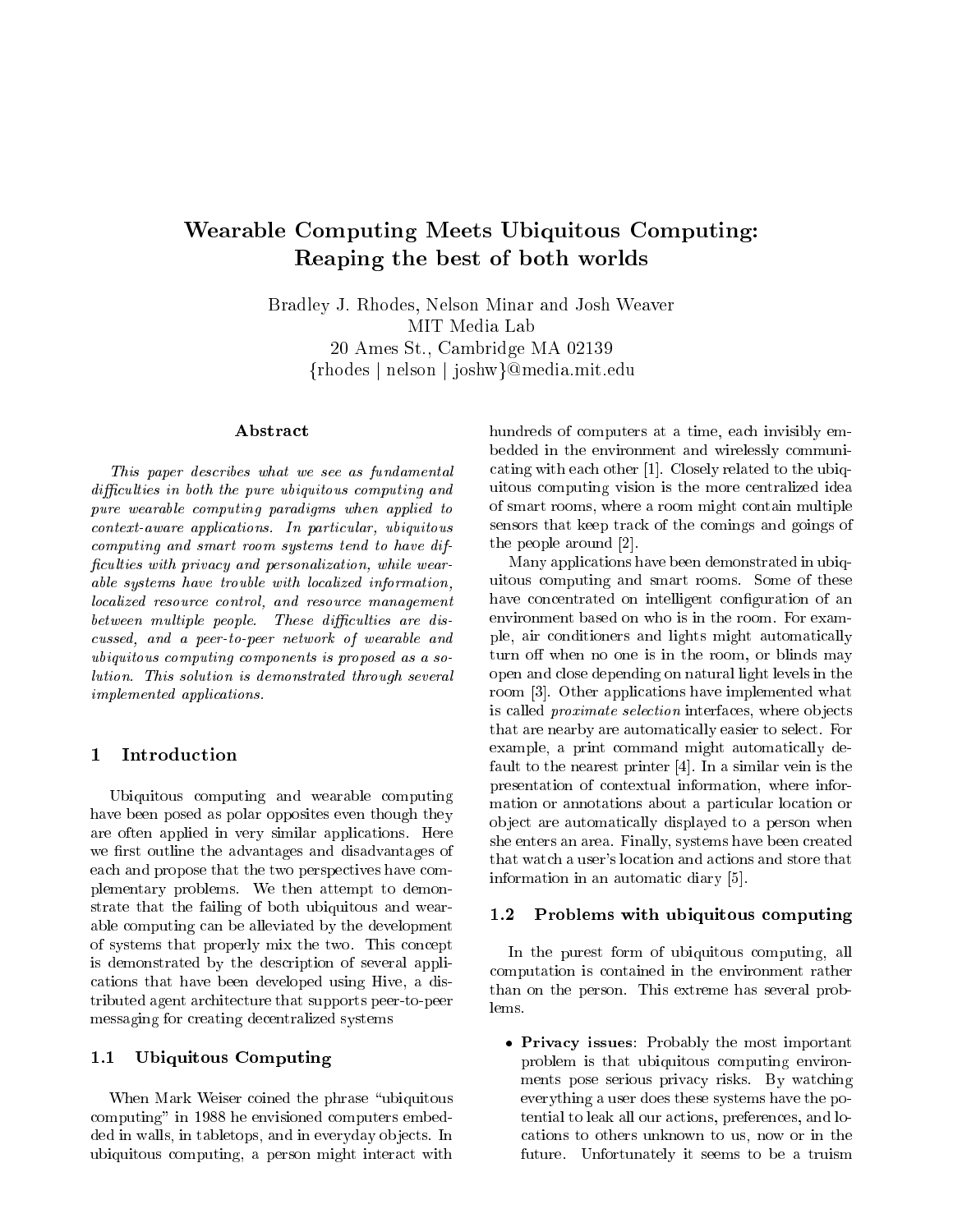that the most useful information is also the most personal. For example, several experiments at Xerox PARC, EuroPARC, and the Olivetti Research Center used active badge systems to support location-based information and collaboration. In these systems, parti
ipants wear badges that broad
ast their lo
ation to sensors positioned in each room [6]. The researchers suggested a combination of both technical and social mechanisms to help address this problem. However, as Foner points out [7], sometimes good security and a strong corporate privacy policy is not enough to protect a person's privacy. Central databases are a prime target for subpoena, and the more pla
es that sensitive information resides the more potential pla
es there are to ompromise that information. Finally, there are always situations where someone should not trust the environment to keep her information se
ure. One ase is in the ustomer-provider relationship, where we already have seen a large interest in logging customer profiles and buying habits to increase sales. Another case is when entering a hostile environment. For example, if a businessman is entering a competitors company to negotiate a contract, he probably would not like all his personal pro file information to automatically be uploaded to their system where it might be viewed to gain an unfair advantage.

**•** Difficulty with personalized information: The second problem is that it is often difficult to maintain personalization of ubiquitous omputing system. In the worst case, every time a new person joins a work-group or ommunity her personal profile needs to be added to every device. Even if all the devices and environments on a campus share a personal profile database, profiles need to be updated every time she moves to a new site.

#### $1.3$ Wearable computing to the rescue (?)

The wearable perspe
tive suggests that instead of putting sensors and ameras in the room, put them on the person. In the purest form, the wearable user would do all dete
tion and sensing on her body, requiring no environmental infrastru
ture at all.

Wearables offer a solution to most of the problems mentioned above. Because the wearable always travels with the wearer, personal profiles never need to be transfered to a new environment. And be
ause a wearable might stay with a user for many years her profile can automatically evolve over time. Furthermore, wearable omputers are an inherently more private location for sensitive data because it never needs to leave the person. If the data is never transmitted it be
omes mu
h harder to inter
ept, and the distribution of personal profiles across several wearables (possibly owned by many entities, ea
h with a vested interest in keeping his own data private) makes them a less onvenient target for ompromise, subpoena, or strong-arm tactics.

Of course, one might still infer a person's location by the fact that a room's resources are being controlled by a particular network address. Traffic analysis is a serious threat to privacy, and the  $TCP/IP$  protocols have no features for anonymity. At the application level, a possible solution is bun
hing together many requests in a scheme such as Crowds [8]. At the network level, Chaum Mixes su
h as the Onion Routing system  $[9]$  show promise. Of course, the physicality of wearable applications may make traffic analysis unnecessary if an eavesdropper is at the end resour
e itself. For example, if my office light receives a request to light up, it is not hard to surmise that I am at work no matter how anonymous the request was. However, sin
e this requires an eavesdropper at the end resour
e (i.e. at my office light) there is still no central point of attack. Finally, sometimes privacy leaks are inherent in the application itself. For example, an application that shows where a person is on a map has no choice but to reveal that information; that's its job. Our goal is not to maintain total privacy, but rather to design a system whereby personal data is distributed on a need-to-know basis.

Many wearable systems have been demonstrated that a
t very similar to smart rooms and ubiquitous omputing. For example, wearables have been used to create proximate selection interfaces for room control [10] as well as personalized room controllers for the disabled  $[11]$ . Wearable systems have also been used to help create automatic diaries of a user's state over time, both for health monitoring appli
ations and video diaries  $[12][13]$ . Finally, many applications exist that present ontext-based information su
h as tourguides  $[14][15]$  and general notes related to a user's context  $[16]$   $[17]$ . In these systems location is sensed on the wearable either by GPS (for outdoors) or indoors by location beacons. The location beacons are essentially the same as the active badges used in ubiquitous omputing, ex
ept that instead of being worn by a person to broad
ast his identity they are pla
ed in rooms to broadcast locations  $[18][10]$ . Similar systems have used paper labels that are re
ognized through machine vision to recognize a location or object [19]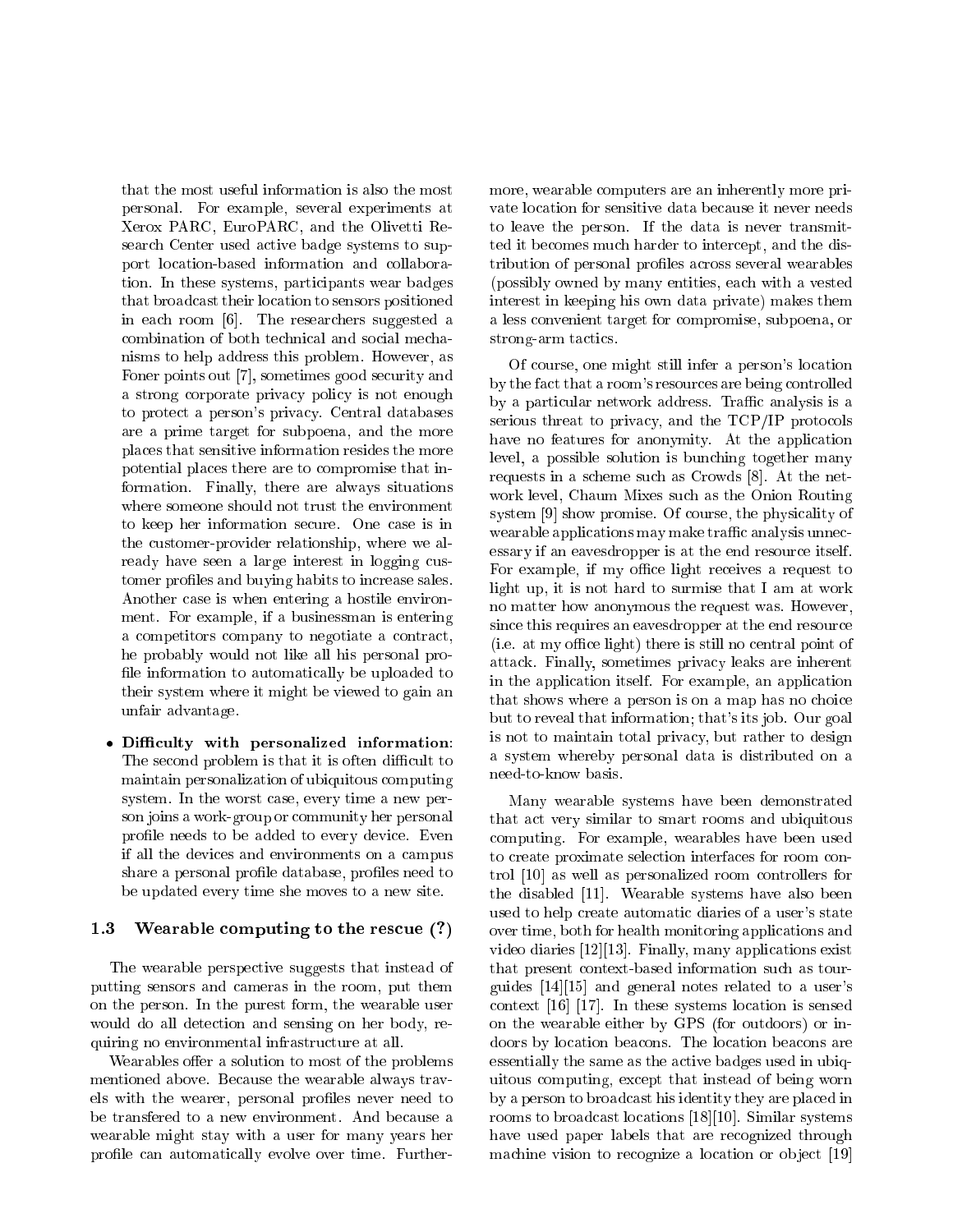| Feature               | Ubicomp | Wearables |
|-----------------------|---------|-----------|
| Privacy               |         |           |
| Personalization       |         |           |
| Localized information |         |           |
| Localized control     |         |           |
| Resource Management   |         |           |

Table 1: Features provided by Ubi
omp vs. Wearables

[20], while still others recognize objects or locations without any tagging or infrastructure at all  $[21][22]$ .

#### $1.4$ Problems with wearable computing

Wearable systems are well suited to providing privacy and personalizations, but they tend to lack in other areas:

- Localized information: Just as smart rooms are ill-suited for personalized information, wearable omputer systems have trouble maintaining lo
alized information. For example, if information about a single location gets updated then every wearable needs to be given the new information. Furthermore, is it often difficult for a wearable system to sense information beyond the user's lo
al area.
- Localized control: If a wearable is used to control a resource off the persons body, such as a stereo, big screen display, or air conditioner, it is often mu
h easier to design the system with the resource-specific drivers in the device itself. When low-level ontrol is left to the wearable it tends to produ
e higher demands on the wearable's CPU and wireless network and ne
essitates that the wearable have code to control each kind of devi
e that might be dis
overed.
- Resour
e management: Wearables are also not well suited to managing resour
es among several people. When more than one wearable user wants to use the same stereo, for example, often it is desirable to have a more intelligent system than simply allowing the last request to take pre
eden
e.

#### $1.5$ Having your cake and eating it too

In this paper we argue that by properly combining wearable omputing and ubiquitous omputing, a system can have the advantages of both. This synthesis is demonstrated by several applications that have been developed using Hive, a distributed agent ar
hitecture that links programs running on wearable computers, desktop computers, and "things that think" [23]. While the details of Hive are beyond the scope of this paper, a brief des
ription is in order. For a more thorough discussion, see the citation [24].

# 2 Hive

Hive is a distributed agents platform, a decentralized system for building applications by networking local resources. The key abstraction in Hive is the software agent: applications are built out of an ecology of multiple agents interacting over the network.

From a programmer's perspe
tive, ea
h Hive agent is a distributed Java object and an execution thread. However, Hive agents also implement the following properties:

- Agents are autonomous: Agents an be sent into a system and entrusted to arry out goals without direct human micro-management.
- Agents are proactive: Because agents have their own threads, they an a
t independent of other running agents. They en
apsulate omputational a
tivity.
- Agents are self-des
ribing: an ontology of agent apabilities an be used to des
ribe and discover available services. Hive agent descriptions onsist of both a synta
ti des
ription (represented by the Java class of the agent) and a semantic description written in the Resource Description Format (RDF). RDF is in turn encoded in the eXtensible Markup Language (XML).
- Agents can interact: Agents can work together to complete a task. Hive agents can communicate both through an asyn
hronous event / subs
riber mode and through Java RMI (Remote Method Invocation). Agent communication is completely peer-to-peer, so an agent might both send and receive at different times.
- Agents can be mobile: Agents can move from one physi
al devi
e to another.

Along with agents, the Hive architecture defines "shadows." Shadows are the low-level drivers for the physical resources of a particular object. For security, only local agents can access a particular shadow.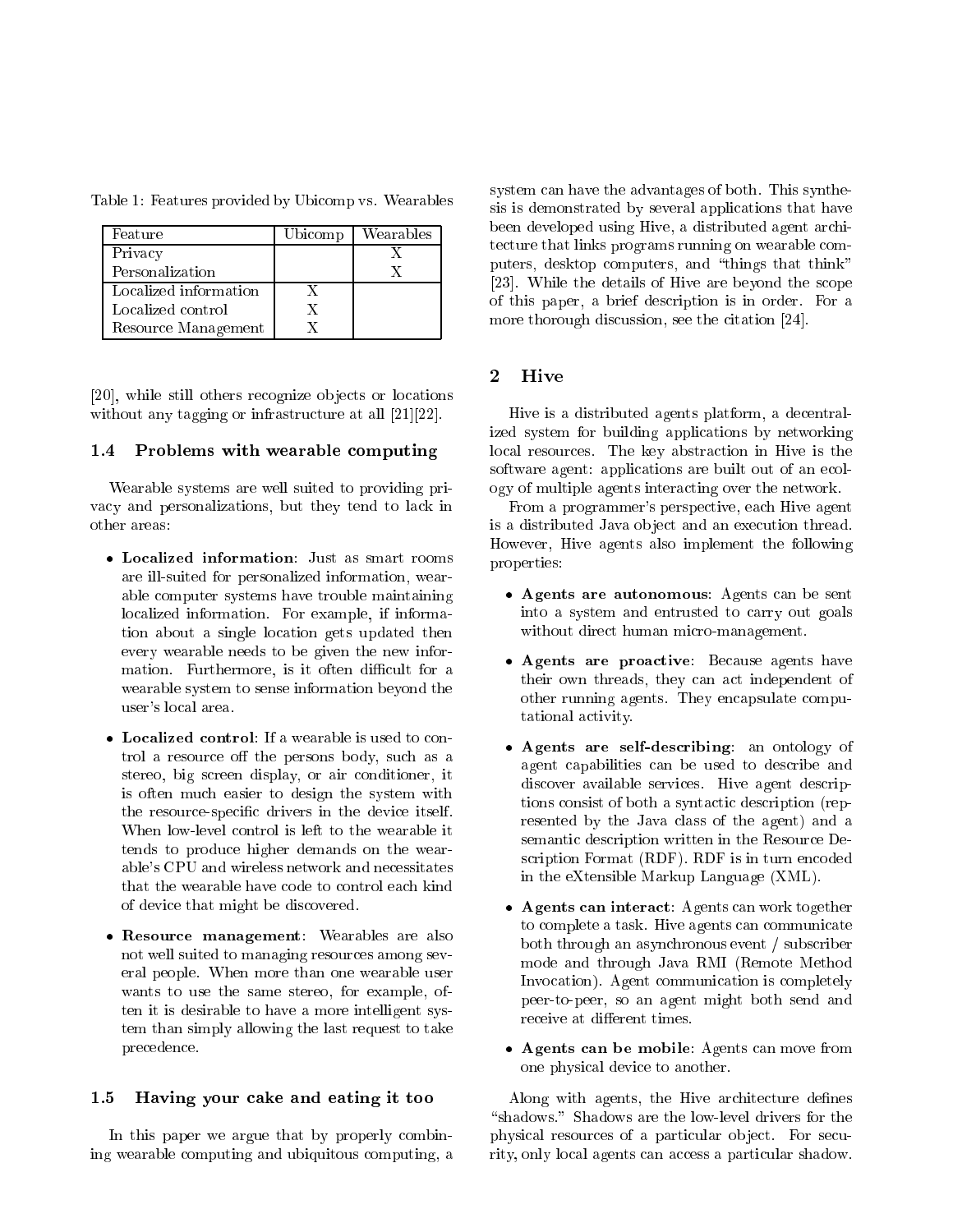All remote agents that wish to access local resources must go through local agents. Finally, Hive defines the concept of a "cell" which encapsulates a group of agents. The cell is essentially a Java process that implements an environment within whi
h the agents operate. Generally there will be one cell per local object or wearable omputer, though this is not a hard and fast rule. Agents are free to ommuni
ate and move between ells. Hive also provides a graphi
al interfa
e to view and manipulate agent interactions. The interface is itself just one more Hive agent that receives and displays agent events.

### 2.1 Agent Dis
overy

In mobile applications such as those described above it is parti
ularly useful to be able to identify what resour
es are available in a given area, or with a given set of criteria. Hive supports the discovery of new agents through two kinds of lookups. Agents can be queried both based on their syntactic description and on their semantic description. Semantic descriptions in
lude information su
h as a resour
e's owner or the room it lives in.

Using this infrastructure, several agents have been created to make resource finding simple for wearable computer users. For example, a "resource finder agent" has been reated that re
eives lo
ation events and produ
es sets of agents whose semanti des
ription matches that location. These agent sets can then be winnowed further by other resource finder agents that are looking for specific services like stereo equipment or large-s
reen monitors. For more information on agent discovery in Hive, see the cited thesis [25]. To bootstrap the initial list of cells, a resource finder agent onta
ts a known master ell-listing agent. The reation of new agents are announ
ed to subs
ribing agents in the form of events, or a special cell-managing agent can be queried.

### 2.2 Hive with wearables

In our system, each wearable computer is simply another Hive ell in a de
entralized Hive network. The peer-to-peer relationships of Hive are a primary difference between our model and the client-server model used by Hodes  $[10]$  and by Kortuem  $[26]$ . We have found this more symmetric architecture especially useful when implementing applications such as the "Where's Brad?" agent described below, where the wearable user is not the primary recipient or user of information. Sometimes the wearable is the interfa
e to an external servi
e, sometimes the wearable is a servi
e provider for an agent in the environment (or on another wearable), and sometimes the wearable and environment are interacting.

Hive itself is a Java program. For the wearable side, it runs on the Lizzy wearable omputers developed by Thad Starner  $[27]$ , with the Digital Roamabout wireless system for network connectivity. To gather lo
ation information, several rooms in the media lab have been equipped with the "locust" location beacons [28]. These beacons are based on a 4MHz PIC 16C84 micro-controller and measure about 1" by 3". The original lo
usts ommuni
ated via infrared, but our current ones have been modified by Alex Loffler of British Telecom to broadcast via RF. This makes it possible to over an area with fewer bea
ons, and obviates the need to pla
e them in line-of-site of a wearable. The range varies depending on other equipment in a room, but one or two beacons will usually over a small room adequately.



Figure 1: A screen-shot of the Hive user interface, showing onne
tions between several agents. In this configuration, events flow from the locust shadow (far left), to an agent that converts the beacon to a location, to a resource finder agent. Resources for a given location are then passed to a DJ-finder agent and a display-finder agent.

# 3 Appli
ations

The applications listed below have been implemented and are currently running on the Lizzy wear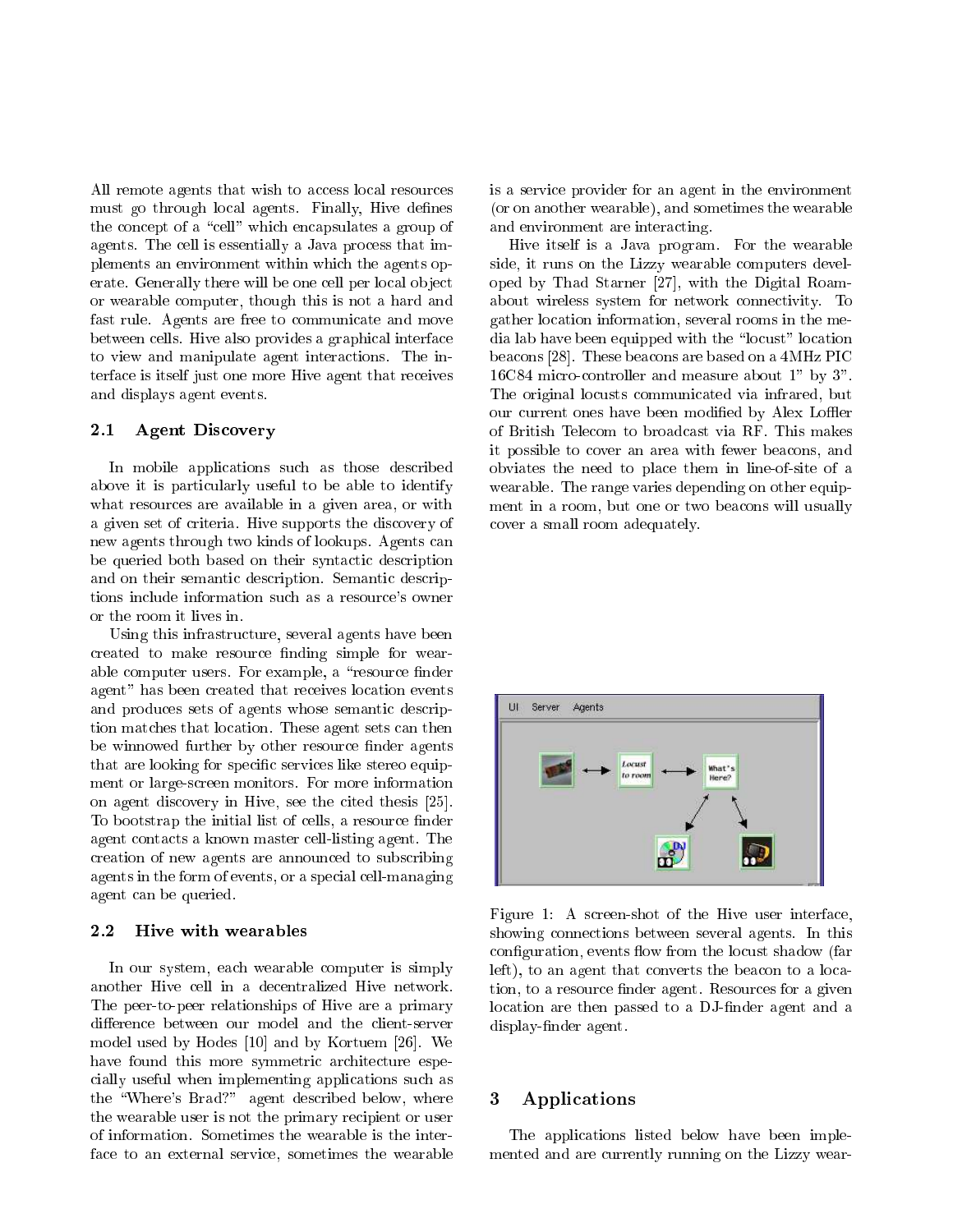able and in the lab. The appli
ations range from the useful to the whimsi
al, and have been hosen to display a range of requirements, including privacy, personalization, localized resources, and scarce resource management. The applications are listed starting with those that emphasize the wearable. The list ontinues through applications that use both wearable and the environment, and ends with those that primarily emphasize the environment. Next to the name of ea
h appli
ation, the salient features demonstrated are listed in parentheses.

#### $3.1$ Automatic diary (privacy)

One of the simplest applications is an automatic event logger. As a user walks between rooms, the shadow in charge of receiving RF locust beacons automatically sends the new location to its subscribers on the wearable's Hive ell. One of these agents simply writes the urrent lo
ation to disk. Whenever the wearable user types in a note or idea, that note is automatically timestamped and tagged with the location in which that note took place [16]. Unlike ubiquitous computing automatic diaries (e.g.  $[5]$ ), the user's loation never leaves the wearable.

In this agent, all computation occurs on the wearable. No computation occurs in the environment, except in the transmitting location beacons.

### 3.2 Proximate sele
tion of a big-s
reen display (privacy, localized resources)

Sometimes a wearable user wants to project a display on a large s
reen for others to view. With this application, typing a single chord on the chording keyboard automatically puts the current Emacs buffer onto the nearest s
reen, where it an be edited by multiple people.

When the user enters a new room a resour
e finder agent automatically looks for any display agents within the room. If one is found, the display agent is queried for its X-windows s
reen name, whi
h is then written to a file. The screen name is then used by XEmacs to display the file.

In this application most computation still occurs on the wearable. However, the s
reens that are available for a given location are maintained in that physical location. If a display name changes or a new one is added, the only information that needs to be updated is in the room itself.

# 3.3 Theme music (privacy, personalization, localized resources)

One of the original inspirations for this work was that the primary author wanted to have theme music played whenever he entered his office. We have therefore implemented a room automation system in the form of a theme-music agent. Whenever a wearable user enters a room, this agent tries to find a DJ agent that runs on a omputer hooked up to a stereo for that room. If it finds one, and if the DJ isn't currently playing musi
, it sends the URL of a an MP3 file containing the user's personal theme music (for example, the "Inspector Gadget" theme). This music is then played, usually to the annoyan
e of everyone else in the room.

This is the first agent described that actually performs negotiation with a localized resource. The wearable keeps track of private information (the user's location) and personalized information (the theme musi
). At the same time, the DJ agent maintains resource information like whether music is already being played. It also maintains final control over the local hardware (the stereo), as will be seen in the next agent des
ription.

#### DJ (privacy, personalization, local- $3.4$ ized resources, resource management)

As is implied by the theme-musi agent, people might not want their DJ agent to play musi whenever someone enters the room, or only want certain kinds of music played, or want to make sure that no one hogs the DJ with his own taste in musi
. For this reason, the DJ agent implements resource management policies to insure fairness. In the default case, a DJ takes requests sequentially and plays one request for ea
h agent that has a song. Thus people's requests will be played in a round-robin fashion, one request per person.

It is difficult to do resource management in a completely de
entralized, wearable-only system, and so it is extremely onvenient to let the DJ itself do the management with the resour
e it ontrols. At the same time, the DJ needn't know who is in the room, nor need it keep profiles of favorite songs for people who might visit the room. This information is kept on individual wearables. When a DJ-finder agent finds a DJ agent it automati
ally sends a play-list of song URLs.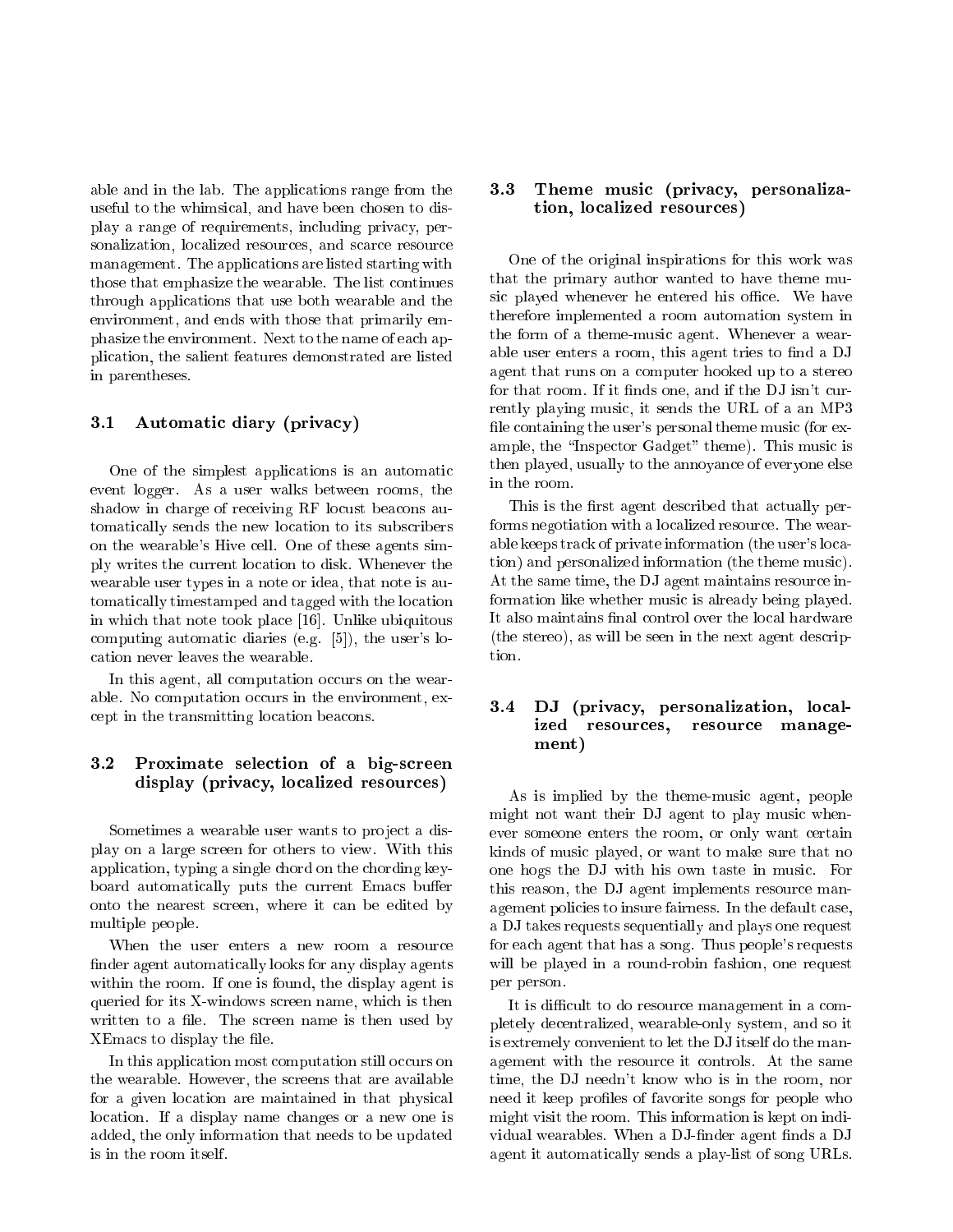# 3.5 Remembrance Agent (privacy, personalization, localized information)

An earlier version of an entirely wearable-based remembran
e agent (RA) has been des
ribed in previous publications [16]. In the old version a user's location and other ontextual information was used as a query into her personal note files to proactively bring up information that may be useful in her current environment. This version worked well for making suggestions from personal data be
ause all the database was stored on the wearable itself, where it was easily personalized and kept private. However, for the reasons dis
ussed earlier it was difficult to maintain information about the environment in the database. In the ombination ubiquitous / wearable omputing system, users an integrate personal and lo
alized data seamlessly. An early version of this ombined system was used with an augmented reality system for the Media Lab's 10th anniversary open house in 1995  $[19]$ .

As an example, imagine a wearable that acts as a tour guide at a museum. As the visitor moves through various exhibits, extra information about ea
h site is presented on her wearable. Be
ause this information is location specific, it is more easily maintained if it resides in the museum databases and is only sent to a visitor's wearable she enter the exhibit area. However, other information is personal: the fourth-grader would like to know how this exhibit is related to the worksheets he did last week, while the anthropologist would like to know how an exhibit relates to her dissertation. In the new system, resource agents associated with an exhibit provide varying levels of detailed des
ription to the RA. These des
riptions an be presented to the visitor as exhibit-specific information, but an also be used as more info for the query into the personal remembran
e agent. In this way, the museum an update exhibit information in its database, while visitors can keep personal data locally on their own wearable omputers, and both an be presented in a ontext-sensitive manner.

In this application, information and computation are shared equally between the wearable and the environment. Personal information is still kept private on on the wearable, as is the visitor's location. Localized information is kept in the environment where it an be updated easily.

# 3.6 Context-aware alert filtering (privacy, personalization, localized information)

The message filtering agent receives alerts, communi
ations, and other information that might interest a wearable user and filters based on the wearer's context and personal profile. For example, if the wearer is at the media lab, messages relating to the lab appear on his or her head-mount display. These messages in
lude requests to play doom death-mat
hes and automati
ally generated messages announ
ing food has been left in the lab kit
hen. When outside the lab, these messages are not displayed. The agent also filters based on a personal profile. For example, announcements of incoming emails can be filtered to only show personal mail or mail mentioning certain keywords. Negative keyword lists an also be used, for example, to filter out announcements of Indian food in parti
ular.

This application also shares computation and information between the environment and the wearable. Personal profiles are kept on the wearable where they an be updated easily, transported to new environments, and where they an be kept private. Contextual filtering is also done at the wearable so the contextual cues being used (e.g. location) can be kept private. However, triggered information like the arrival of food are pro
essed in the environment sin
e they are outside the sensor range of the wearable.

# 3.7 "Where's brad?" agent (privacy, personalization, localized resources)

While the agents described so far are services mainly for the wearable user, the architecture makes it easy for the wearable to act as a service provider as well. The "Where's brad?" agent runs on a computer anywhere at the media-lab and produ
es a map that shows the current location of a wearable user. This agent uses the same resour
e dis
overy tools as do the agents on the wearable, except now instead of finding agents associated with a location they find agents associated with a particular person. The amount of disclosure is controlled at the wearable end. For example, the wearable can decide to only allow certain agents to subscribe to location information, or can only reveal certain info to certain people. This privacy policy might not simply be a hierarchy of increasing access. For example, a user might want a policy where coworkers will his lo
ation if he is within the workpla
e, but will only see a "not here" if he is outside. Friends and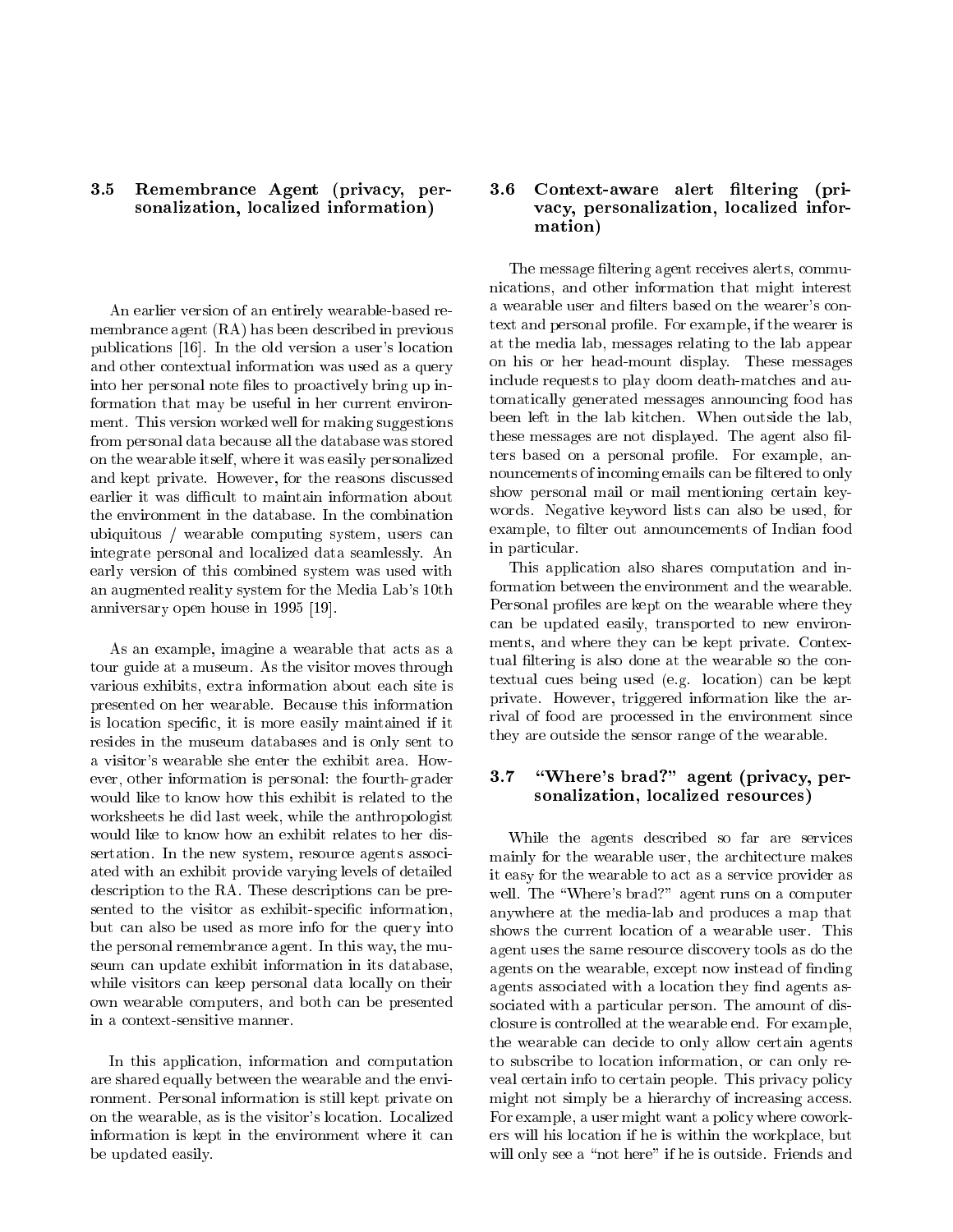family may see more detailed information outside of work, but only see an "at work" otherwise.

This agent primarily emphasizes information being displayed in the environment, for people other than the wearable user. However, because a person's location is provided by agents running on his own wearable, he can still maintain fine-grained control over sensitive information.

# 4 Related Work

While we have our own take on implementation, the appli
ations des
ribed in this paper were deliberately chosen to be similar in function to common appli
ations found in ubiquitous and wearable omputing. These systems have been des
ribed earlier in the paper. In part because of the difficulties cited earlier, others have also designed hybrid wearable / ubiquitous computing systems. Of particular note are Kortuem [26] and Hodes  $[10]$  who both describe wearable systems that dis
over room resour
es and automati
ally download interfa
es to ontrol them. However, both of these systems follow a lient-server model, whi
h makes them less suited for appli
ations where ontrol rests more in the environment and less on the wearable. This work is also related to toolkits for building ontext-aware appli
ations su
h as the ontext-aware toolkit developed at Georgia Tech [29].

The Hive infrastructure is also closely related to several several distributed agent ar
hite
tures, the closest being Sun's Jini system [30]. Both Hive and Jini are Java-based agent ar
hite
tures, both rely on RMI distributed objects and mobile code, and both systems represent devices and capabilities on the network, proxying if necessary. However, there are some design differences that make Hive more flexible than Jini for these parti
ular kinds of appli
ations. One is that Jini does not have the on
eptual split between shadows (trusted controllers of local resources) and agents (possibly untrusted, possibly mobile ode that ommuni
ates with shadows and other agents). This split gives Hive a useful abstraction barrier similar to devi
e drivers in an operating system. Hive also has a more location-dependent model of computation. In Hive, an agent's ell an indi
ate where the agent is physically, what resources it has access to, etc. Jini focuses mostly on services; the actual place a service is hosted on is not a ma jor part of the Jini model. For a more detailed omparison between Hive, Jini, and other agent architectures, see the citation [24].

# 5 Future Work

The interfaces to almost all the applications described are implicit rather than explicit; the user cannot hoose an a
tion other than the default a
tion in a given environment. For many applications, a combination of explicit and implicit interfaces is necessary. For example, the user might need fine-control over a slide projector, or want to specify a different play-list for a DJ agent. Negotiating interfa
e requirements is still an open research issue, especially when different users may have different interface hardware.

Another open research topic is making service disovery s
alable. Currently agents are ltered using semantic and syntactic descriptions, but the initial set of Hive ells to query for potentially useful agents is provided by a central server. This works fine for our small-scale system, but will not scale to hundreds of cells in the world. Models include hierarchical structures as used for Domain Name Service (DNS) [31], or lo
ation bea
ons that in
lude a bootstrapping address for downloading service information [10]. However, both methods onstrain servi
e dis
overy along a onstrained and pre-determined dimension su
h as service name or physical location. They do not lend themselves to free-form servi
e dis
overy along several potentially shifting dimensions.

# 6 Con
lusions

We have presented what we see as fundamental dif ficulties in both pure ubiquitous and pure wearable computing paradigms. In particular, ubiquitous computing and smart room systems tend to have difficulties with privacy and personalization, while wearable systems have trouble with lo
alized information, localized resource control, and resource management between multiple people. By implementing several appli
ations that span this spa
e of requirements we have tried to show how a peer-to-peer network of wearable and ubiquitous omputing omponents, with proper information flow, can help solve these difficulties.

### A
knowledgements

Spe
ial thanks go to the rest of the Hive team: Matthew Gray, Oliver Roup, Raffi Krikorian, and to Pattie Maes. Thanks also go to our sponsors at Merrill Lyn
h and British Tele
om, to Thad Starner, Rob Poor, and Alex Loffler for their work on the Locust room bea
ons, and to Chris Wren for his food-alert system.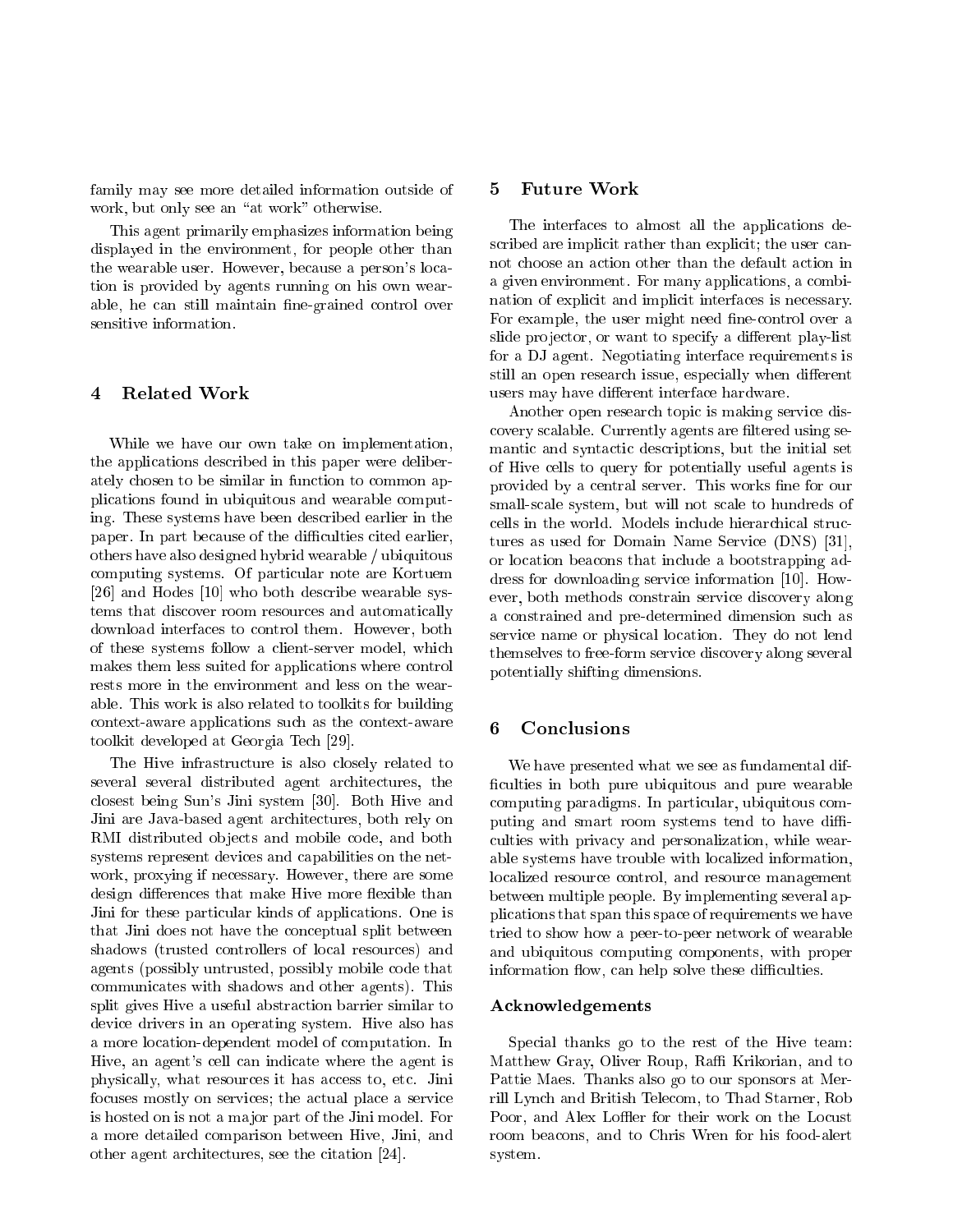This paper is dedicated to the memory of Mark Weiser.

# Referen
es

- [1] M. Weiser, "Some computer science issues in ubiquitous computing," Communications of the ACM, vol. 36, no. 7, pp. 75-84, July 1993.
- $[2]$  A. Pentland, "Smart rooms," *Scientific Ameri*an, April 1996.
- [3] S. Elrod, G. Hall, R. Costanza, M. Dixon, and J. Des Rivieres, "Responsive office environments," *Communications of the ACM*, vol. 36, no. 7, 1993.
- [4] B. Schilit, N. Adams, and R. Want, "Contextaware computing applications," in Workshop on Mobile Computing Systems and Applications, Santa Cruz, CA, December 1994, pp. 85-90, IEEE Computer Society.
- [5] M. Lamming, P. Brown, K. Carter, M. Eldridge, M. Flynn, and G. Louie, \The design of a human memory prosthesis," The Computer Journal, vol. 37, no. 3, pp. 153-163, 1994.
- [6] R. Want, A. Hopper, V. Falcao, and J. Gibbons, "The active badge location system,"  $ACM$  Trans. on Info. Sys., vol. 10, no. 1, pp. 91–102, January 1992.
- [7] L. Foner, Political Artifacts and Personal Privacy: The Yenta Multi-Agent Distributed Matchmaking System, Ph.D. thesis, MIT Media Laboratory, 1999.
- [8] M. Reiter and A. Rubin, "Anonymous web transations with crowds," Communications of the  $ACM$ , vol. 42, no. 2, pp. 32-48, February 1999.
- [9] D. Goldschlag, M. Reed, and P. Syverson, "Onion routing," *Communications of the ACM*, vol. 42, no. 2, pp. 39–41, February 1999.
- [10] T. Hodes, R. Katz, E. Servan-Schreiber, and L. Rowe, "Composable ad-hoc mobile services for universal interaction," in Third ACM/IEEE International Conferen
e on Mobile Computing, Budapest, Hangary, September 1997.
- [11] D. Ross and J. Sanford, "Wearable computer as a remote interfa
e for people with disabilities," in First International Symposium on Wearable

 $Computers, Cambridge, MA, 1997, pp. 161–162.$ IEEE Computer Society.

- [12] J. Healey and R. Picard, "Startlecam: A cybernetic wearable camera," in Second International Symposium on Wearable Computers, Pittsburgh, PA, October 1998, pp. 42-49, IEEE Computer Society.
- [13] S. Mann, "Smart clothing: The wearable computer and wearcam," Personal Technologies, vol. 1, no. 1, pp.  $21{-}27$ , 1997.
- $[14]$  G. Abowd, C. Atkeson, J. Hong, S. Long, R. Kooper, and M. Pinkerton, "Cyberguide: A mobile ontext-aware tour guide," ACM Wireless Networks, pp. 3:421-433, 1997.
- [15] S. Feiner, B. MacIntyre, and T. Höllerer, "A touring ma
hine: Prototyping 3D mobile augmented reality systems for exploring the urban environment," in First International Symposium on Wearable Computers, Cambridge, MA, O
tober 1997, pp. 74-81, IEEE Computer Society.
- [16] B. Rhodes, "The wearable remembrance agent: A system for augmented memory," Personal Technologies Journal Special Issue on Wearable Computing, vol. 1, no. 4, pp.  $1:218{-}224$ , 1997.
- [17] J. Pascoe, "Adding generic contextual capabilities to wearable computers," in Second International Symposium on Wearable Computers, Pittsburgh, PA, October 1998, pp. 92–99, IEEE Computer So
iety.
- [18] J. Ioannidis, D. Duchamp, and G. Maguire, "Ipbased proto
ols for mobile internetworking," in ACM SIGCOMM Symposium on Communi
ations, Architecture, and Protocols. 1991, pp. 235– 245, ACM Press.
- [19] Thad Starner, Steve Mann, Bradley Rhodes, Jeffrey Levine, Jennifer Healey, Dana Kirs
h, Rosalind W. Picard, and Alex Pentland, "Augmented reality through wearable computing," Presence, vol. 6(4), 1997.
- [20] J. Rekimoto and K. Nagao, "The world through the omputer: Computer augmented intera
tion with real world environments," in The 8th Annual ACM Symposium on User Interfa
e Software and Technology. November 1995, pp. 23-36, ACM Press.